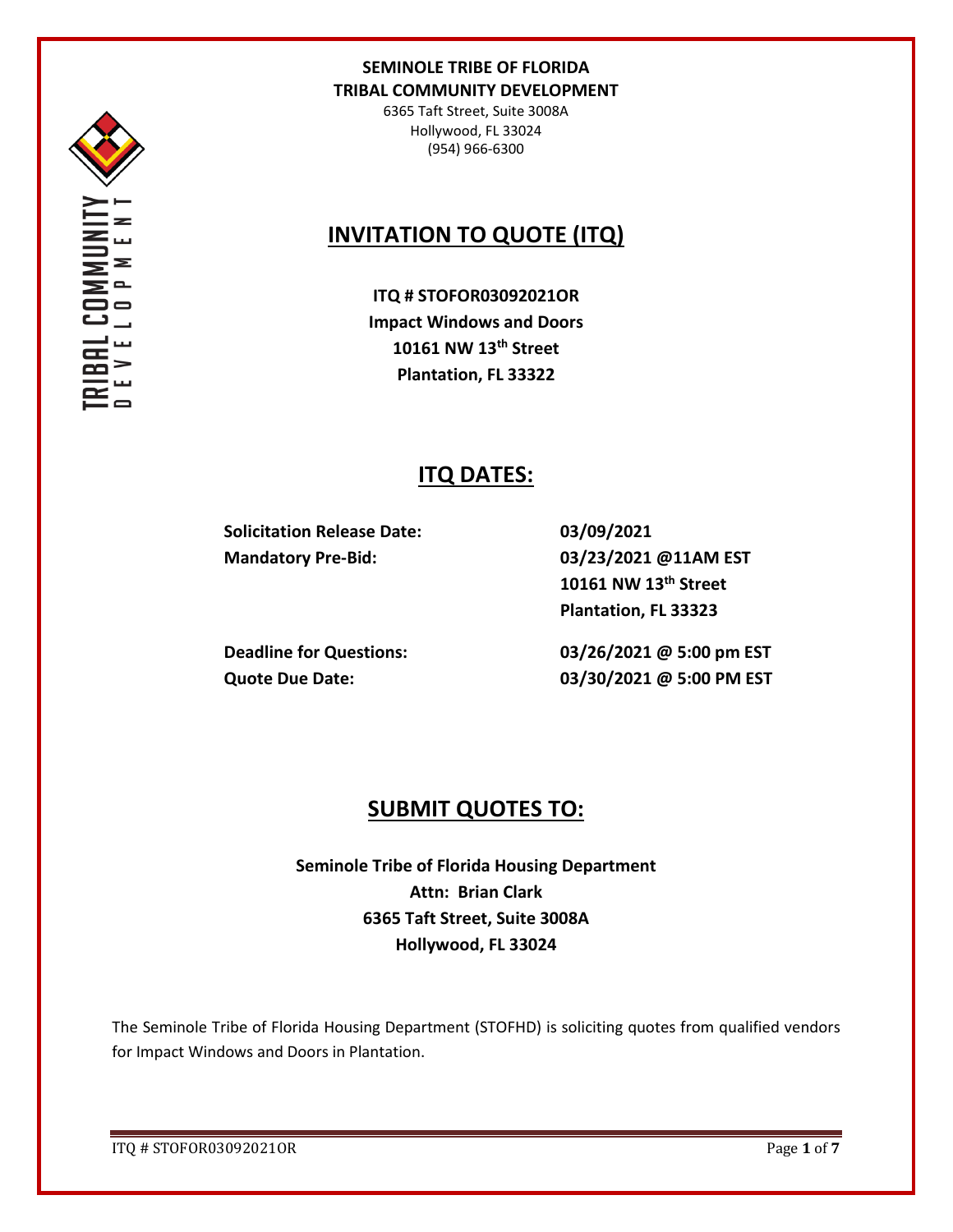6365 Taft Street, Suite 3008A Hollywood, FL 33024 (954) 966-6300

# **SECTION 1: INTRODUCTION AND INSTRUCTIONS**

#### **1.0 INTRODUCTION**

This ITQ provides prospective firms with sufficient information to enable them to prepare and submit quotes to the Seminole Tribe of Florida Housing Department (STOFHD) for The STOFHD is initiating this competitive ITQ to qualified Vendors who are in the business of providing General Contractor Services, capable of completing numerous job functions/services in a timely manner and therefore, seeks to enter into an Agreement with that Vendor.

## **1.1 INSTRUCTIONS**

This Invitation to Quote (ITQ) contains the instructions governing the quotes to be submitted and the material to be included therein; as well as any mandatory requirements that must be met to be eligible for consideration. All requests for clarification and/or any additional questions regarding this ITQ must be submitted via email to: BrianClark@semtribe.com

Seminole Tribe of Florida Housing Department:

 ATTN: **Brian Clark 6365 Taft Street, Suite 3008A Hollywood, FL 33024**

A mandatory pre-bid meeting at the home is scheduled for **Tuesday March 23rd, 2020 @ 11AM**

**Only those email or sealed quotes received in this Hollywood Housing Department office on or before the Due Date and time will be eligible for consideration. Any quote received after the Due Date and time, regardless of the method of delivery, will be discarded**.

The STOFHD hereby notifies all bidders that if your quote is selected, you will be required to enter into a formal contract with the Seminole Tribe of Florida for the services you are bidding. You will also be required to meet all company vendor, insurance and certification requirements.

The STOFHD reserves the right to reject any or all quotes, to waive formalities or informalities, and to award contract, either in whole or in part. The right is also reserved to select minority vendors and/or vendors with tribal member ownership.

All quotes submitted become the property of STOFHD upon receipt. The content of all quotes shall be kept confidential until an award is made, after which such content will no longer be kept confidential, except as noted therein.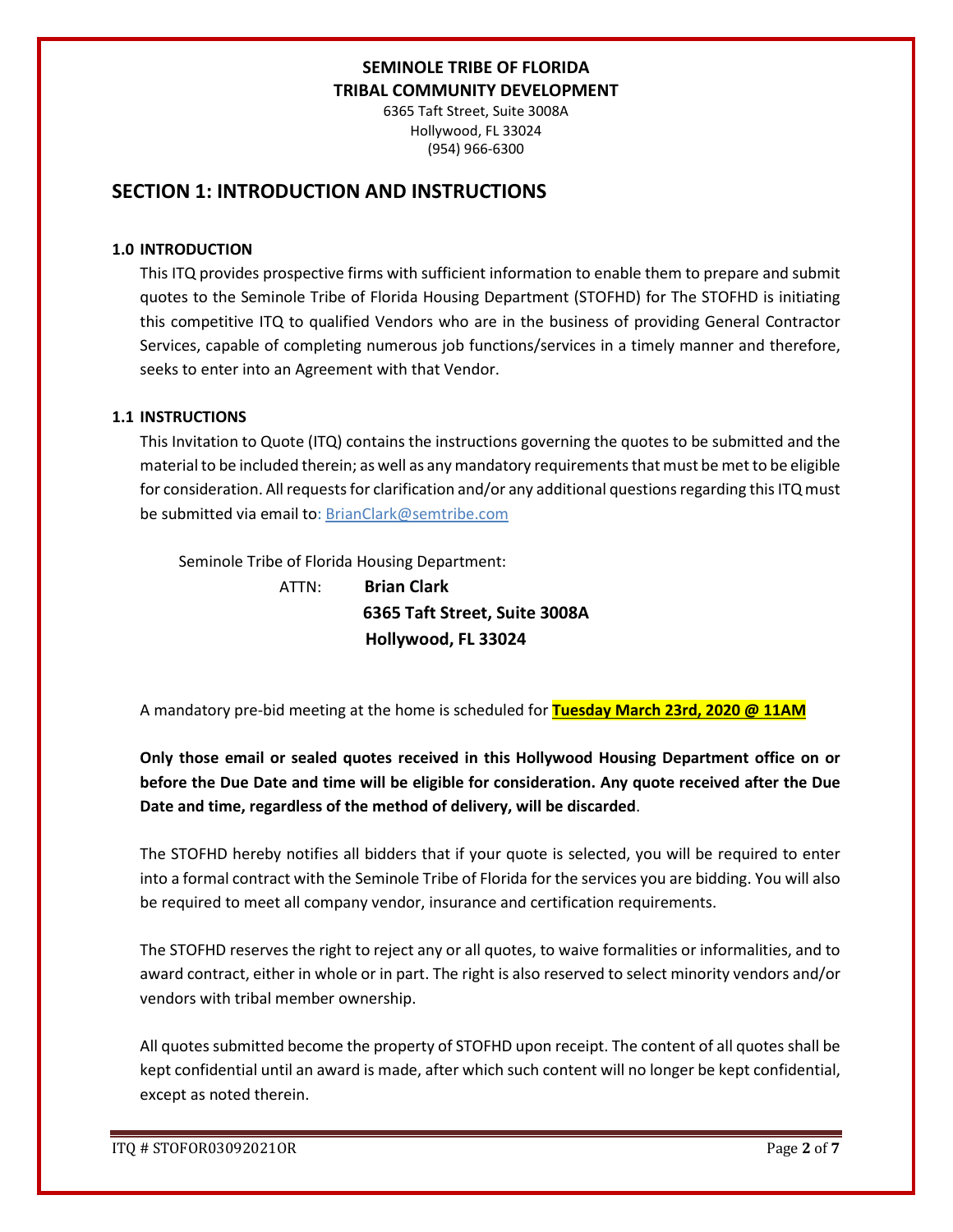6365 Taft Street, Suite 3008A Hollywood, FL 33024 (954) 966-6300

# **SECTION 2: GENERAL REQUIREMENTS**

#### **2.0 OBJECTIVE**

The objective of this ITQ is to provide sufficient information to enable qualified Respondents to submit written quotes. This ITQ is neither a contractual offer nor a commitment to purchase any products or services. All information contained in the quote must be legible. Any and all corrections and or erasures must be initialed. **Each quote shall be signed in ink by an authorized representative of the respondent**. The contents of the quote submitted by the successful respondent of the ITQ may become part of the contract awarded as a result of this solicitation.

#### **2.1 SCOPE OF WORK (SOW)**

The Scope-of-Work ("SOW") contained in the Attachments describes the services expected for a Contractor to provide the STOFHD. Respondent must ensure that all such services contained in the SOW are provided for in every particular and shall meet or exceed the level of quality, availability, features, functionality, frequency, accuracy, and performance.

The silence of specifications or requirements as to any detail contained in this document or any of the attachments or exhibits, or the apparent omission from any specifications or requirements, or a detailed description concerning any point, shall be regarded as meaning that only the best commercial practices shall prevail and that only material and workmanship of the finest quality are to be used. All interpretations of the Scope of Work shall be made on the basis of this statement.

#### **2.3 NOTIFICATION**

Each respondent submitting a quote in response to this ITQ will be notified in writing as to acceptance or rejection of their quote. Release of notification letters should be within sixty (60) days of the quote submission date. STOFHD reserves the right to delay this action if it is deemed to be in the best interests of STOFHD.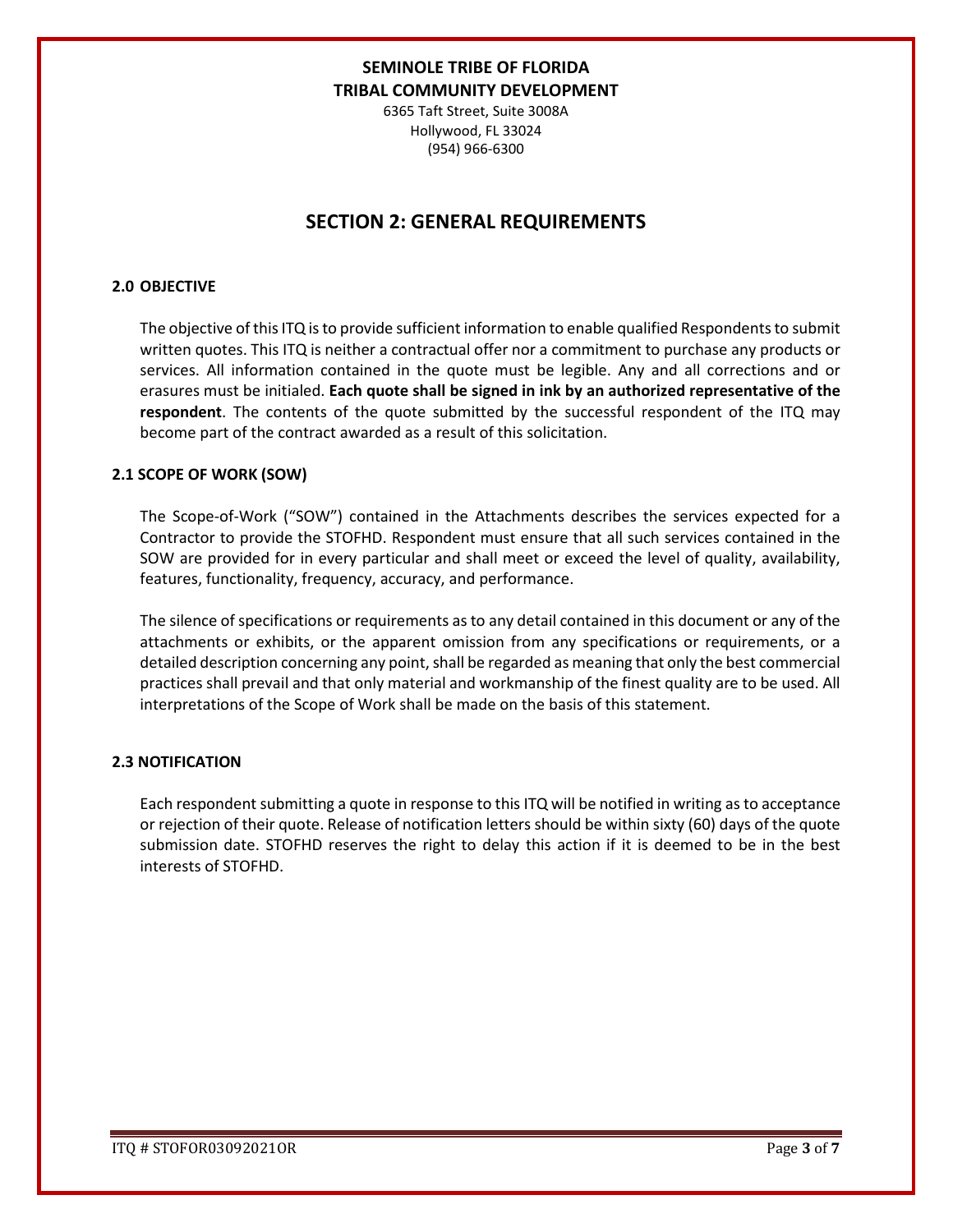6365 Taft Street, Suite 3008A Hollywood, FL 33024 (954) 966-6300

# **Housing Standardized Request for Repairs/Construction**

## **Bathroom:**

- All wood cabinets are required at all times, when like for like is stated if current cabinet is particle board, include in the bid the price to replace with all wood
- Dur-rock on walls in the shower or tub area
	- o All joints, corners and around windows must be sealed with red guard
	- o Extend the Dur-rock 2' on all sides beyond the shower or tub
- Shower floor mortar bed, no foam or any other products should be used
	- o Minimum 2-4% pre-slope
- Liner should be water tested for 24 hours
	- o Minimum 6 inches
- All floor tile should be slip/skid resistant
- Shower floor tile should be a maximum of 2x2 mesh
- Provide backing for all walls inside tub/shower area between 32" and 38"
- Faucets should be Kohler or Delta
- From shower diverter to shower head piping must be copper tubing and copper fittings
	- o Secure the diverter and pipe fittings securely
- When tiling the walls extend 2 feet passed the shower or tub
- ADA bathroom the entire bathroom must be tile a minimum of 4 feet
- All toilets must be Kohler highline
- All exhaust must be vented through the roof or soffit
	- o The exhaust fan and light for the bathroom must be on the same switch
- All paint must be high gloss

## **Kitchen:**

- All wood cabinets are required at all times, when like for like is stated if current cabinet is particle board, include in the bid the price to replace with all wood.
- All sinks should be deep double drop in sinks
- Faucets should be Delta with a pull out spray hose
- Moisture resistant (purple) drywall
- Cabinet screws should be a minimum of  $2 \frac{1}{2}$  inches
	- o Efforts should be made to find a stud
- If drywall is removed from floor to ceiling, blocking must be provided for upper and lower cabinets
- All microwave and kitchen hoods must be exhausted outside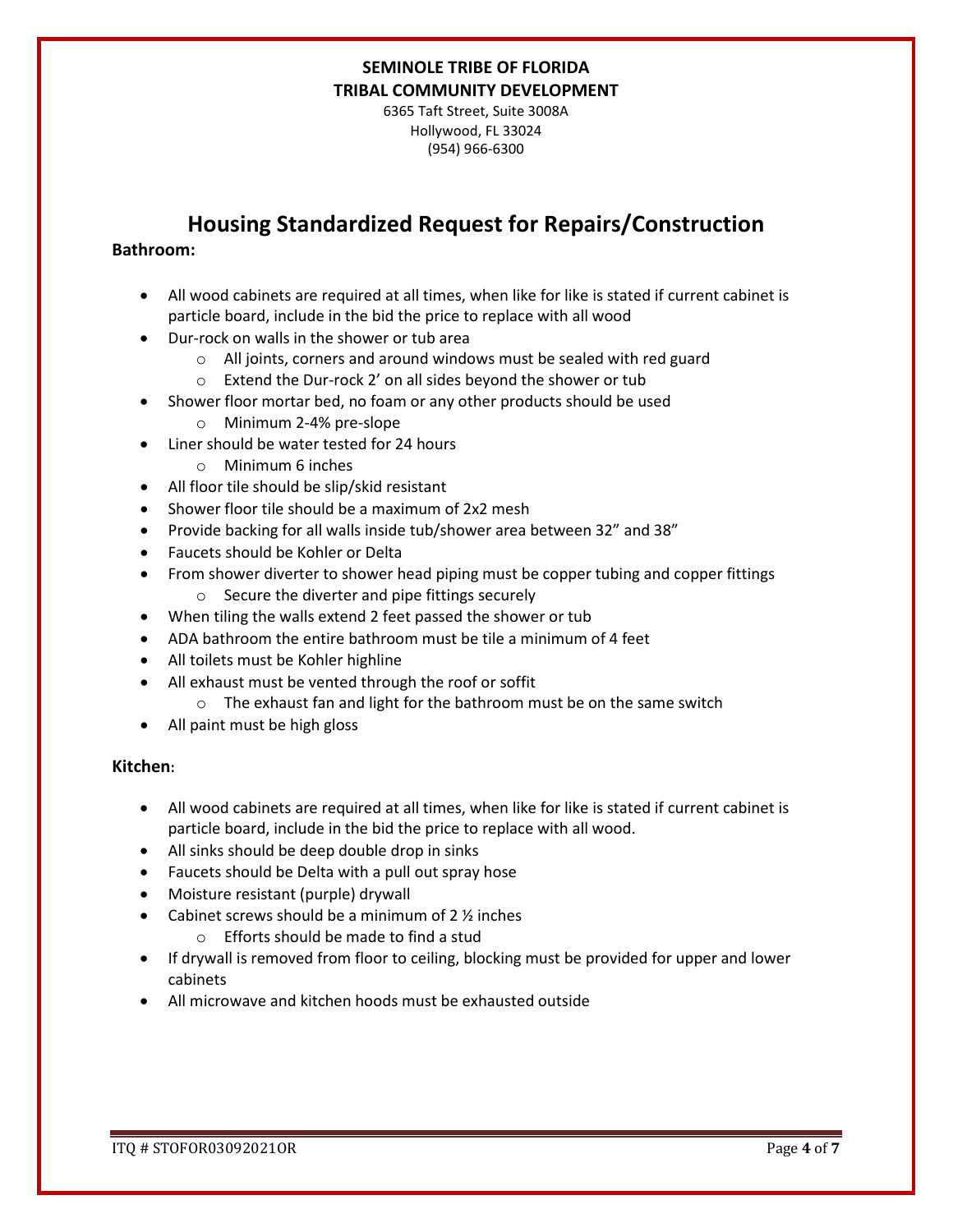6365 Taft Street, Suite 3008A Hollywood, FL 33024 (954) 966-6300

#### **Mechanical/HVAC:**

- All AC units must be installed on a metal stand with a secondary pan and connect float switch
- A primary float switch must be installed and connected
- When replacing duct work all joints and seams must be taped and mastic
- All new HVAC units must be a minimum of 16 seer
- All flexible ducts must be a minimum of R8 R-value
- All disconnects should be the pull type non-fuse
- Rheem, Goodman, Night and Day units preferred
- Caulk around all AC vents
- Keyed lockout caps must be on all units

## **Water Heaters:**

- GE brand, replaced like for like gallon size
- Drain pan required
- TRV piped to the outside
- All water heaters should have a separate shut off switch
- New code required Energy conservation code chapter 4
- Heat traps are mandatory

## **General Notes:**

- Schedules must be submitted with all bids and updated any time there is a change
- Contractors are expected to work Monday-Friday, 8:00am-5:00pm unless otherwise specified by the project manager
- When installing new drywall in bedroom, living room etc., backing must be provided for TV's being mounted on the wall
- Place a chase and an outlet at the same area where backing is located
- Seal all recess lighting, caulk the lights to the ceiling
- Caulk around all exterior lights
- All exterior light fixtures must be LED
- Any penetration that are made through the wall to the exterior must be caulked or sealed
- Any new gutters must have leaf guard
- Any roof repairs/replacement must follow Miami-Dade standards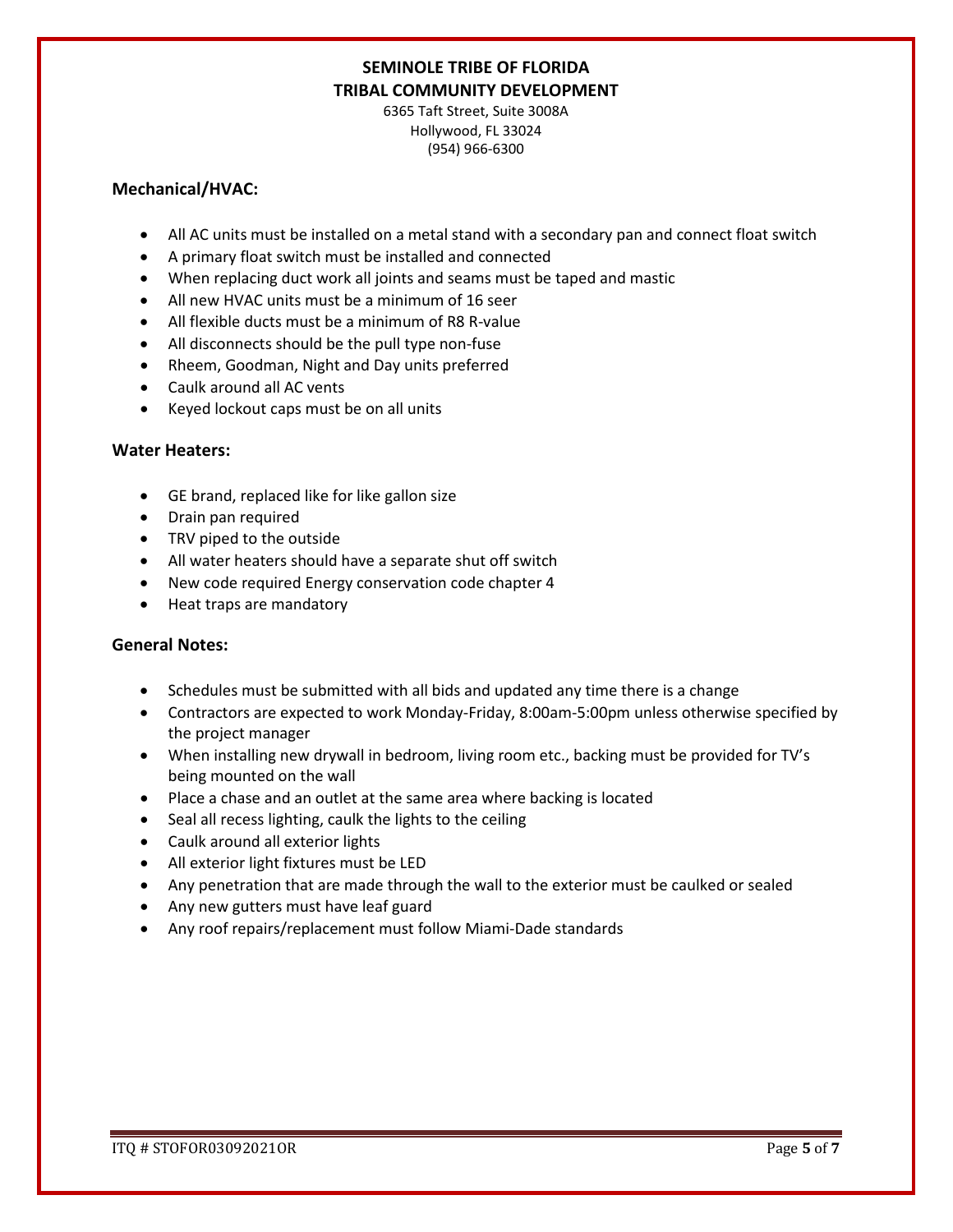6365 Taft Street, Suite 3008A Hollywood, FL 33024 (954) 966-6300

# **Scope of Work Impact Windows and Doors**

- Supply all labor and materials.
- Provide a 'Port-a-Potty' for your workers when job is expected to take longer than two days.-Tribal Members have the right to decline this.
- All work performed shall be as per code(s).
- Place drop cloths, wall curtains, etc. to protect existing finishes, equipment, furniture, etc.
- **Schedule of Values and proposed Schedule shall be submitted with proposals.**
- Supply all drawings/prints and any other documentation needed by the Building Department.
- Clean up jobsite daily and before the final inspection of the completed job.
- Contact Housing Department for final inspection, prior to leaving the jobsite.

# **Impact Windows and Doors**

- Remove existing Windows (13) and discard.
- Supply all labor and materials to install PGT or equivalent Impact rated windows for 13 openings. Windows to be installed as directed by the Product Approval/NOA, and the Florida Building Code.
- Remove existing Front Door and discard
- Remove existing sliding glass doors (5) and discard
- Remove existing garage door and discard
- Install Impact-Rated Front Door.
- Install 5 sliding glass doors. (3- 2 Door sliders, 1-3 Door slider,1- 4 Panel French Door)
- Install new garage door and motor with keypad on outside garage.
- Repair stucco and drywall where needed.
- Prime and pain where stucco and/or drywall repairs made. Match as closely as possible.
- Clean up and remove debris from job site.

## **Contractor/Vendor Requirements:**

- Vendor is responsible for obtaining permits and permit fees (if applicable).
- Vendor is responsible for scheduling all in-progress, partial and final inspections with the Plantation Building Department. The vendor shall have a representative on site at time of inspection with the original permit, and NOA(s) or Product approval #'s on site.